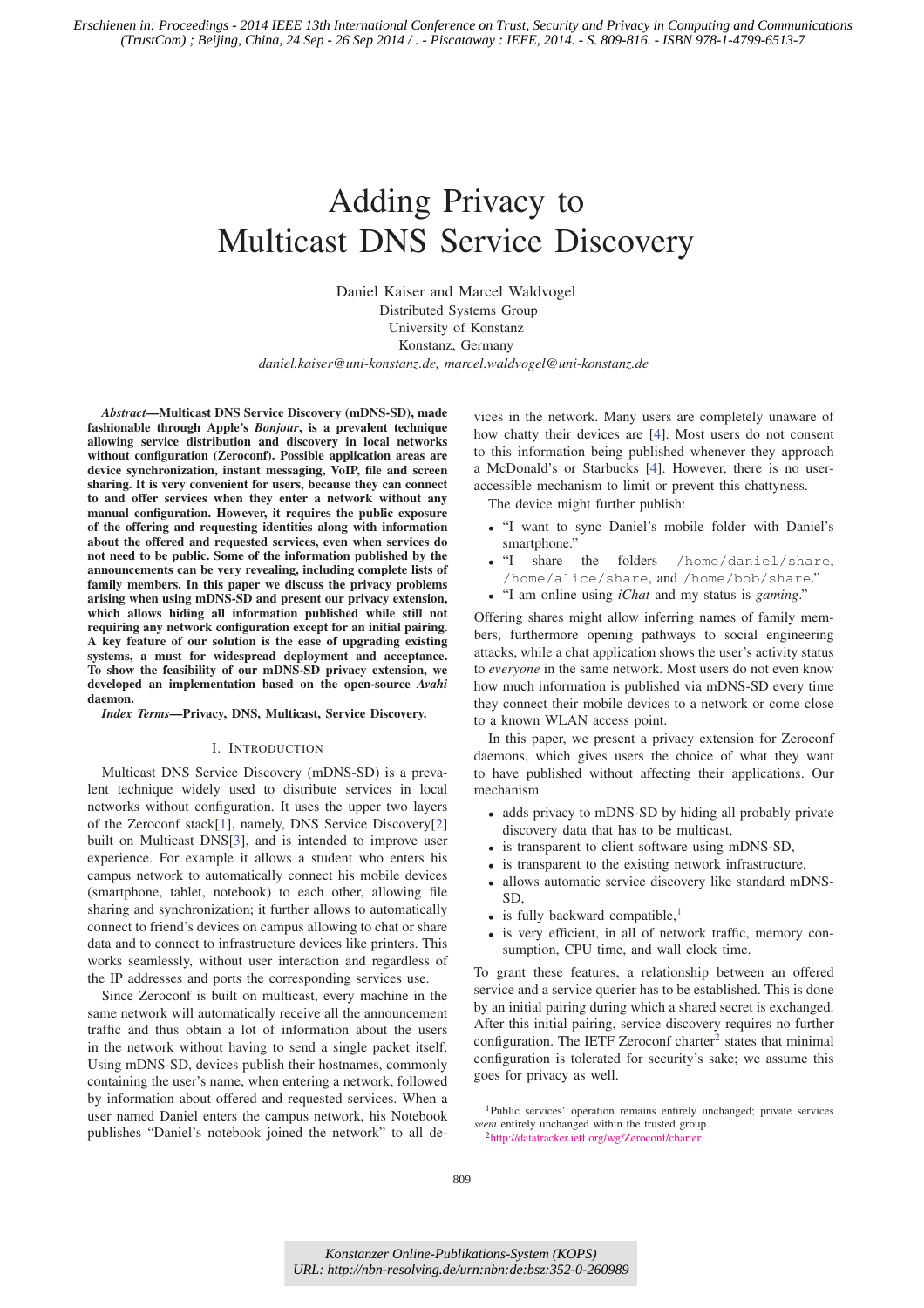

Fig. 1. Queries and responses sent using mDNS-SD.

We grant privacy by substituting service instance keys, which only authorized hosts can understand, for service instance names, and encrypting other possibly private data before transmitting. The service instance keys allow us to check if a packet is relevant or not in  $\mathcal{O}(1)$  time, avoiding attempts to decrypt irrelevant packets.

Our solution limits the uncontrolled application-layer distribution of private data. To identify a machine, its MAC identifiers and physical layer characteristics can be used. Solutions to that problem are outside the scope of this paper, but are tangentially discussed in section VI.

## II. MDNS-SD PRIVACY PROBLEMS

Multicast DNS Service Discovery uses DNS records that are queried by sending them to the multicast address 224.0.0.251 (IPv4) and FF02::FB (IPv6) and answered via multicast by hosts that offer a corresponding service instance.

The discovery of a service can be divided into three stages:

*a) Browsing for a service:* means asking for a list of services of requested types; this is done by asking for PTR records, which are used as indicator for the existence of an instance of a certain service type in addition to the usual reverse lookup query (see first query and response pair in Figure 1). When a querier is asking for the service type \_presence, which is used by chat clients like iChat and Pidgin allowing chat in local networks, it sends a PTR query with the label \_presence.\_tcp.local. This query is answered by all hosts that offer a service instance of type \_presence by multicasting an answer typically containing

\_presence.\_tcp.local: type PTR, daniel@Daniel's Notebook.\_presence.\_tcp.local (a) PTR record containing the device's hostname, which by default typically contains the user's name. daniel@Daniel's Notebook.\_presence.\_tcp.local: type SRV, port 5298, target Daniel's Notebook.local (b) SRV record showing the hostname and port.

```
daniel@Daniel's Notebook._presence._tcp.local:
   type TXT,
   vc=! ver=2.10.6 node=libpurple
   port.p2pj=5298 txtvers=1
   status=gaming
   last=Kaiser
   1st=Daniel
(c) TXT record that contains several critical key value pairs like the
```
first and last name of the user, the chat status and the version of the service.

Daniel's Notebook.local: type A, addr 134.34.10.36 (d) A record presenting a mapping of hostname to IP address.

Fig. 2. Resource records multicast when using a chat application that is based on the \_presence service. Each of these resource records violates privacy.

the information that Figure  $2(a)$  shows.<sup>3</sup>

There are two privacy problems arising from this. First, the name and type of the service instance can be seen by anyone listening to the network traffic. Secondly, anyone browsing for a service of this type will be offered this service instance, even if its not meant for him. In the example anyone using the \_presence chat service sees Daniel coming online. This is not a constructed example; most operating systems choose a default hostname which contains the username, and chat applications using the \_presence service use the pattern <username>@<hostname> as chat alias. This problem is more severe than it might look at first glance; everyone in the same network can see everyone else coming online, even users that are not in the buddy list. It is not even necessary to use sniffing tools like Wireshark; using a simple service browser or a chat client like Pidgin suffices.

*b) Resolving a service:* means getting information about the service to be able to connect to it. The resource records used for resolving are SRV and TXT (see second query and response pair in Figure 1). A host who has browsed for existing services can use the instance names gained from the PTR records to ask for the corresponding SRV and TXT records. The one host in the network who offers the requested service instance will answer by sending the requested SRV and TXT records. Example answers for the label daniel@Daniel's Notebook.\_presence.\_tcp.local are shown in Figures 2(b) and 2(c), respectively. Service resolving yields another privacy problem. Hostname, service name, and service type are contained in both SRV and TXT records; the SRV record further shows the port number the offered service uses.

<sup>3</sup> The figures containing resource records show the subset of the information as shown by Wireshark which is relevant for the purpose of showing the privacy problems.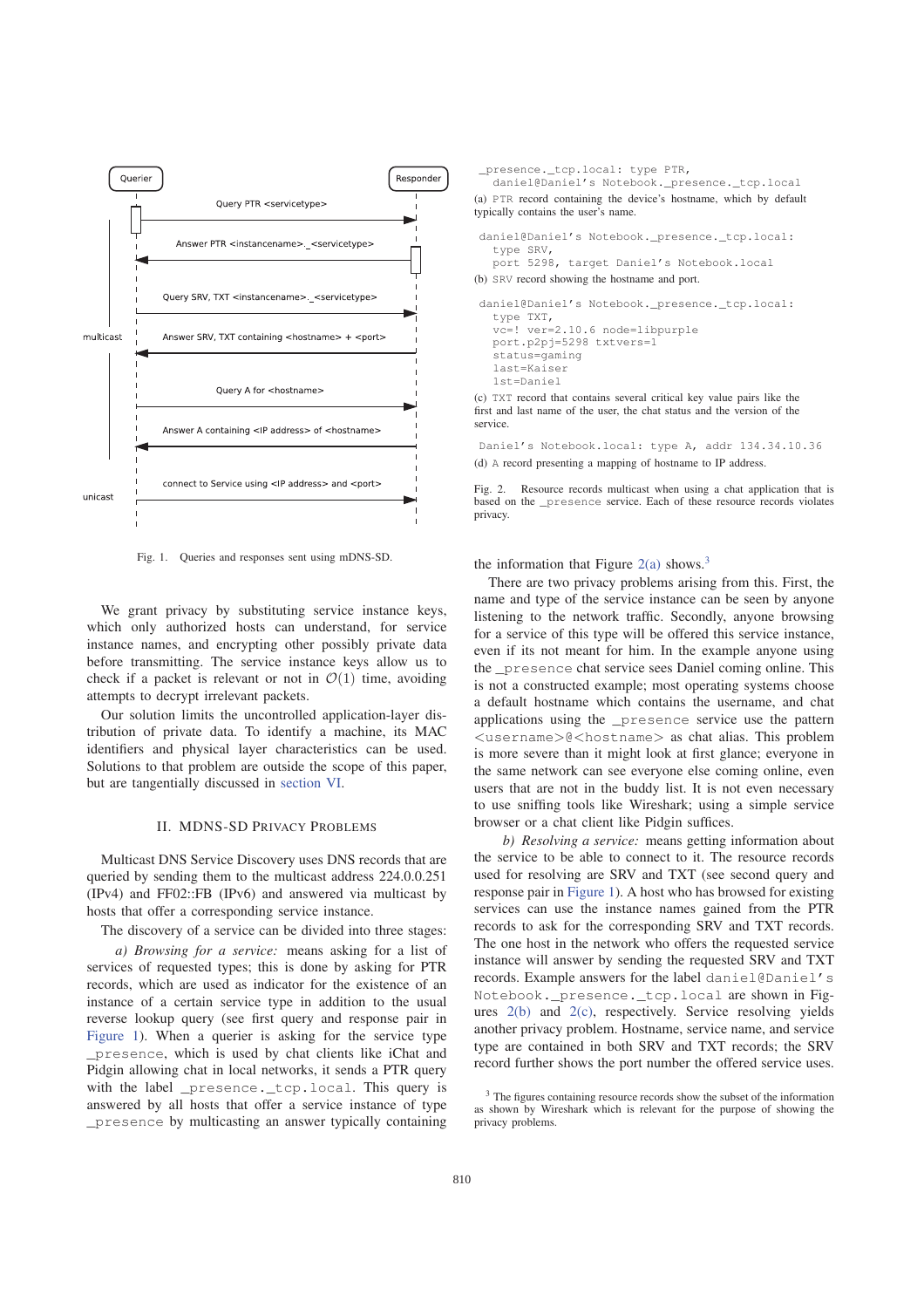Since the port number is often a synonym for a service type, e.g. 22 for ssh, the port number is critical as well. The published port number may also yield a security problem; though not relevant for our chat example, it is a problem for protected services, allowing attackers to attack the service without the need of a portscan, which would render them suspicious on a network monitoring tool. The TXT resource record contains further information about the offered service instance in form of arbitrary key value pairs. These may contain a significant amount of private information accessible by anyone in the same network. The \_presence service transmits first and last name in the TXT record, if they were entered during setup. A further problem arises due to the version number sent in the TXT record, allowing to identify hosts running a vulnerable version of a particular service in order to attack them.

*c) Resolving the hostname:* means asking for A and AAAA records to get the IP address corresponding to the hostname gained from the SRV record, which is shown by the third pair of query and response in Figure 1. Figure  $2(d)$ shows an example answer. Once again the hostname is publicly announced. Due to publishing the IP address, it is possible to get a mapping from hostname to IP address allowing to infer further information about a host. Even without offering any service instances the Zeroconf daemon immediately offers an A (and AAAA) resource record when entering a network. Depending on the configuration there is also an HINFO resource record published, which also contains the hostname plus information about the host's CPU and operating system.

#### III. ANALYSIS AND REQUIREMENTS

Analyzing mDNS-SD and in particular its privacy problems that are shown in section II we build a thread model by defining attackers that might abuse standard mDNS-SD, and define requirements that should be met by an mDNS-SD privacy extension in order to prevent these attackers from being successful.

# *A. Threat Model*

The following attackers can be successful, because all data needed for service discovery is sent in the clear, each responder answers queries from each querier and each querier accepts answers from each responder.

- *Passive:* The passive attacker wants to get as much information as possible by just listening to the multicast traffic. All plaintext information will be gained by this attacker type.
- *Active:* An active attacker wants to get information by sending queries for services he is interested in. He might ask for all \_presence service instances, extract the version numbers from the TXT records, identify the vulnerable versions and attack the corresponding hosts. He can also offer (fake) services to make someone connect.

When designing a privacy extension, it is important not to open new attack vectors. One of those can easily be enabled if the computational overhead or the network overhead caused by the extension is to high.

| Unmet                     | Enables attack type |        |     |
|---------------------------|---------------------|--------|-----|
| Requirement               | Passive             | Active | DoS |
| Runtime Efficiency        |                     |        |     |
| Network Efficiency        |                     |        |     |
| <b>Information Hiding</b> |                     |        |     |
| TARLE I                   |                     |        |     |

UNMET REQUIREMENTS OPEN PATHWAYS TO ATTACKS

*DoS:* This attacker wants to bring the host running mDNS-SD to a halt by flooding the network with multicast messages in the mDNS-SD multicast group. A motivation for a DoS attack on mDNS-SD could be just considering it fun to drain the battery of many devices.

# *B. Requirements*

Considering these attackers, a mDNS-SD privacy extension should meet the following requirements. Table I shows which attack types become performable when neglecting one of them.

- *Information hiding:* All information published using mDNS-SD should only be accessible by paired devices. This includes the hostname, the service instance name and service type, the port, and TXT records.
- *Network efficiency:* The addition of privacy to mDNS-SD should not cause a heavier network load than standard mDNS-SD.
- *Runtime efficiency:* Hosts must be able to process incoming multicast queries and answers in  $\mathcal{O}(1)$  and the constant calculations have to be efficient.

The *runtime efficiency* is also important for batterylife's sake and to be able to process incoming queries at wire speed; otherwise, packets have to be dropped or cached in burst times, where many multicast packets arrive.

#### *C. Consequences*

Solutions based on encrypting whole packets and sending them without an application layer identifier are infeasible as they allow the DoS attacker to succeed. This is due to the fact that these solutions demand every incoming packet on the multicast DNS socket to be decrypted. Using *symmetric encryption*, each incoming packet has to be tested with keys corresponding to each paired service instance, requiring O(#pairings) time. Using *asymmetric encryption*, including some broadcast encryption mechanisms [5], [6], the asymptotic run time goes down to  $\mathcal{O}(1)$ , yet the calculations needed for asymmetric encryption are very expensive. Assuming the packets sent contain 2048 bits of data encrypted using RSA, a DoS attacker can send roughly half a million such packets per second on a gigabit Ethernet link, while a modern notebook or desktop processor can only decrypt about 600 packets in the same time<sup>4</sup>. A further drawback of these methods is the battery power wasted.

<sup>4</sup>as shown by openssl speed rsa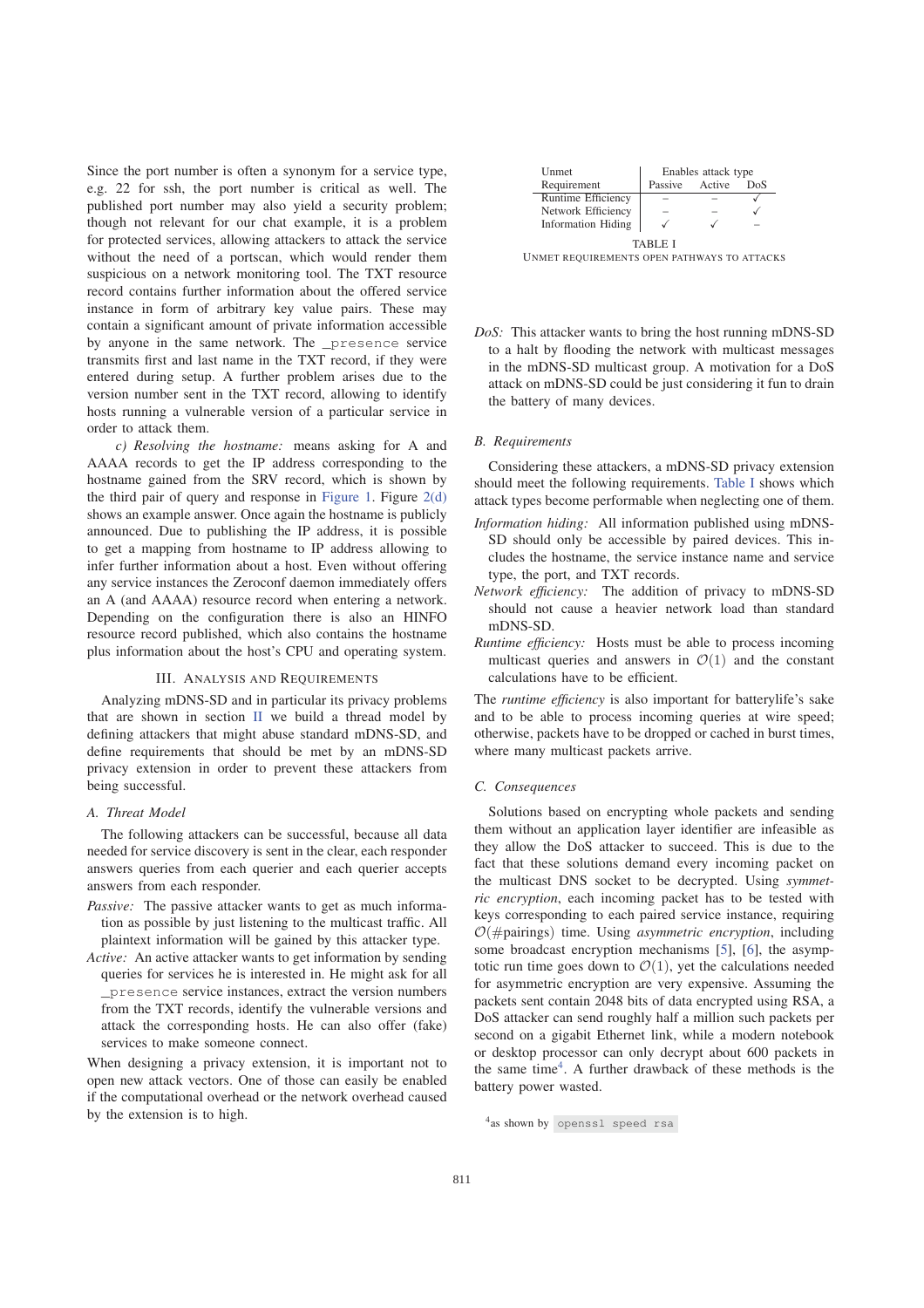## IV. PRIVACY PRESERVING MDNS-SD

Our architecture realizes a privacy extension for mDNS-SD that meets the requirements stated in section III.

# *A. Pairing*

Pairing is the required process of establishing a relationship between a service instance and a querier by transmitting a static shared data structure called *privacy service data* that is created by the service offerer for the service it wants to offer privately and contains

- the service instance name,
- the service type,
- a service instance key used as substitution for the service instance name,
- cryptographic key material
- and additional data depending on the implementation.

The service data is stored in two hash tables; one indexed by the service instance name and one indexed by the service instance key. If this service has already been paired with another service querier, the service data creation and storing is omitted. The service data has to be transmitted to the service querier via a secure in-band[7] or an out-of-band channel, such as Bluetooth, NFC, photographing a QR code[8], [9], encrypted Email, or SMS. The service querier then saves the service data in his hash tables, which completes the pairing process. It is important for the service data to be stored in hash tables, because this allows  $\mathcal{O}(1)$  access time.

Since we store the contents of the hash tables also persistently and load them when the Zeroconf daemon starts, pairing has to be done only once per pair of service instance and requesting host. After pairing once no further configuration is necessary. If a responder wants to revoke a certain privacy aware service being offered, he can simply delete the corresponding pairing data entry. We plan to implement a new method that allows to individually revoke service offerings to certain devices. Further we plan to implement means to synchronize pairing data between different devices of the same user.

At first glance it might seem that pairing destroys the automatic detection of services in a new network. But information like the IP address of devices, ports that services use and other information about services like the version number or status fields can still be detected automatically, independent of the network parameters. But responder and querier have to agree on the service instance name and the type of the offered service during pairing. We plan to also make it possible to offer services whose types and instance names are unknown at the time of pairing.

#### *B. Hiding the Instance Name*

When using mDNS-SD, the service instance name and service type allow the receiver of a packet to decide in constant time which service instance it is related to and whether he is interested in this service. Since this service identifying data should be hidden from the public, we change the service instance name to the service instance key which is agreed



Fig. 3. Resolving a Service using our privacy extension (compare to the standard process shown in Figure 1). Instead of browsing for service instance names corresponding to a certain type, they are retrieved from a local hash table built during pairing. Private data is either substituted by random strings exchanged during pairing, or it is encrypted.

upon during pairing. This is a simple solution for hiding the information while still guaranteeing  $\mathcal{O}(1)$  lookup time, because when receiving a query or answer the receiver can look this key up in his local hash table. If the hash bucket the key refers to contains the service name, the receiver knows which service instance the query or answer was related to; if not, the packet is irrelevant for this receiver.

#### *C. Hiding the Service Type*

To hide the service type, we need some sort of *type keys* which only partners should be able to map to the corresponding service type. In order to meet the network efficiency requirement (see section III), we want a single service instance to be represented by exactly one pair of service instance key and type key. The advantage of one single obfuscated representation corresponding to a single service instance is that important features[3] such as known answer suppression, duplicate query suppression and duplicate answer suppression work like they would without the privacy extension, because the mDNS-SD subsystem recognizes it as one service instance. Establishing this mapping for the service instance name is easy, because a service instance name is mapped to a single service instance offered by a single service offerer. This is different for the type. Each group of paired users<sup>5</sup> has to use

<sup>5</sup>all users A and B who are in the transitive closure of the relation *A is paired to B regarding a certain service instance S*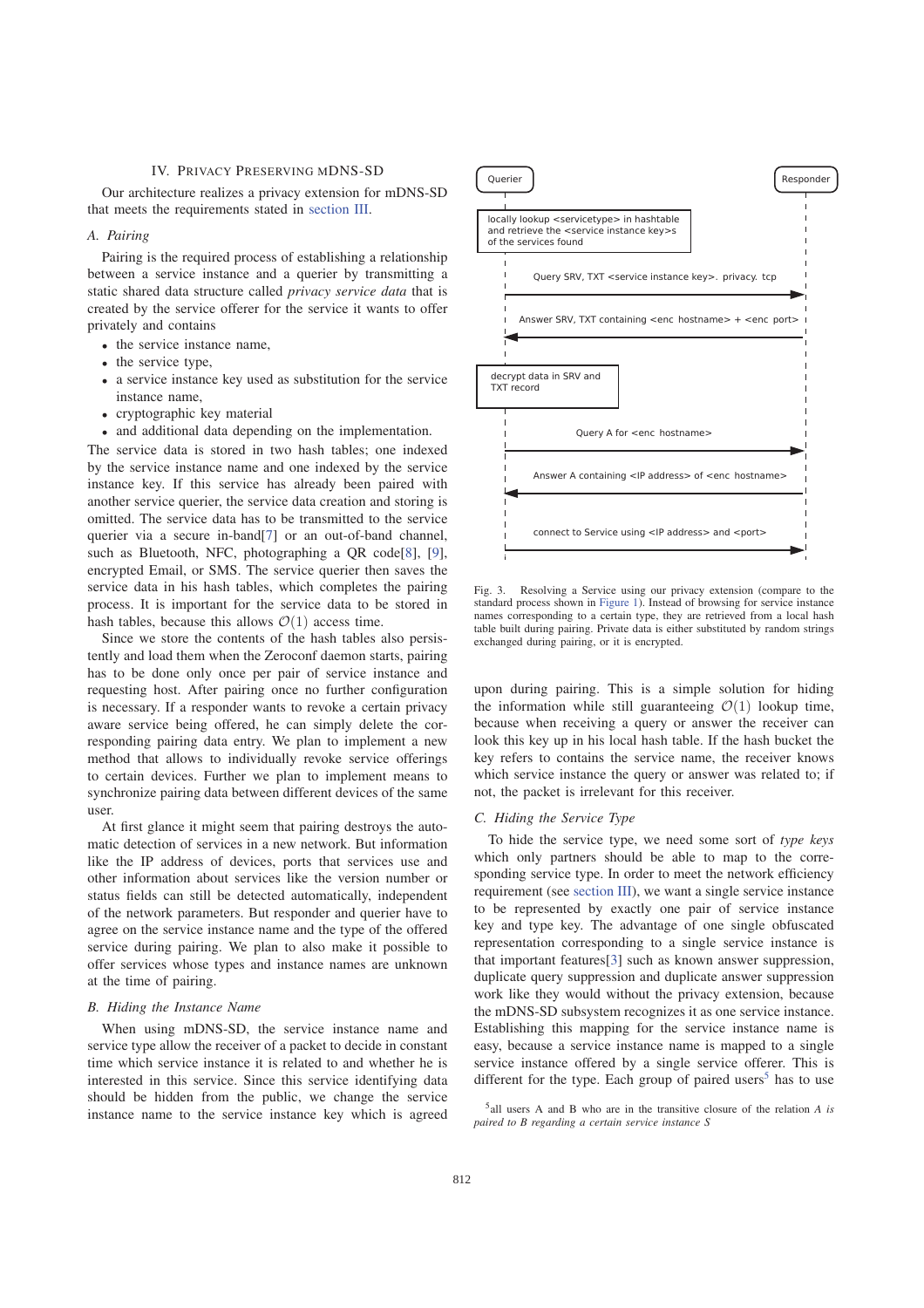the same type key, to allow for a single pair of service instance key and type key. This is unpractical for two reasons. On the one hand all users of such a relation would have to agree on one type key, which is not possible using a simple, convenient pairing strategy; on the other hand it would allow all users in that potentially large group to know the service type in a query or answer of any of this group's members.

To solve this problem, we introduce the special service type privacy. tcp for all privacy-enabled service instances. Thus the published service type has no relation to the real service type at all. This renders browsing for services in the usual way described in section II infeasible, because browsing for \_privacy.\_tcp would return all privacy services; e.g. when using a chat client with a privacy aware presence protocol not only the chat buddies would pop up as friends, but all other privacy services as well. To solve this, we have to change the way privacy services are browsed. Browsing for a service type returns PTR resource records showing service instances of this service type (including their name), which can then be resolved. Since we already obtained this information during pairing and stored it in local hash tables, we do not have to browse for a service type using multicast at all. Our privacy "browsing" happens locally and the matching service instances are resolved directly. We call this "direct resolving" because it directly resolves a service instance without browsing for the corresponding type.

An advantage of direct resolving is the reduction of multicast packets, because no browsing queries and answers have to be sent. Additionally, the number of resolving queries is also reduced, because queries and answers are only sent for service instances a user can really use. Normally, a resolve query is sent for each PTR record received during browsing. Depending on the number of service instances offered, a significant number of resolving queries or answers can be avoided using direct resolving.

The privacy. tcp type has another advantage. All services that are found using a service browser but are not meant for the browsing user are listed in a single section \_privacy, and thus the visual clutter caused by those inaccessible services can be easily hidden. A privacy extension aware service browser is also able to not show privacy service instances the user is not paired to, without any user interaction.

# *D. Querying and Responding*

In order to hide published data from unauthorized hosts, all the privacy problems presented in section II have to be addressed. When a querier asks for a resource record, the query is altered before sending, substituting the service instance key for the service instance name and \_privacy.\_tcp for the service type. Receivers that paired one of their service instances with the querier are able to interpret the request. Before sending the answer, possibly private data in the resource record is encrypted, which is especially important for the key-value pairs in TXT records. When receiving a packet, the querier again recognizes it by looking up the service instance key in the hash table. Figure 3 shows the service discovery process using our privacy extension.

Our privacy extension ignores mDNS-SD packets that are not meant for a certain receiver, which could be stored in the cache if they were transmitted in cleartext. This might seem like a disadvantage of our solution, because cached entries could increase availability and reduce network load.

But availability is not increased by caching, because the service offerer has to be available anyway and because mDNS-SD does not allow hosts to answer queries using their cache entries; hosts must be authoritative for a resource record to be allowed to answer [3]. Further, resource records ignored by our solution mostly belong to services a user is not allowed to connect to; thus ignoring those packets can be seen as advantage of our solution, because the cache is not polluted with irrelevant entries.

Our solution also allows to offer chosen services in the traditional public way, because there are services everyone should have access to. For these services everyone is able to cache the corresponding records if one device queries for it.

## *E. Implementation*

We implemented our privacy extension based on the open source Zeroconf daemon Avahi<sup>6</sup>. We changed very little code in the avahi-daemon source files, just adding hooks to our loosely coupled privacy module before queries and answers are sent to and received from the client, respectively. When a client asks the daemon to discover a service, we update the packet by applying our privacy operations as described above, and let the daemon handle the updated packet. We alter the packet in a way that it remains a valid mDNS-SD packet, making the daemon believe the client asked for a \_privacy service instance. When getting the answer, the daemon will recognize it as having been queried before, processes the answer and eventually wants to give this answer to the client; before this happens, we undo all privacy operations and present the plaintext service to the client. The client software does not need to know about the privacy subsystem at all, and the daemon thinks the client wants to query and offer service instances of type \_privacy, allowing us to get all benefits of the daemon. Because of the very limited code changes and the loose coupling, it is easy to merge updates from Avahi to our modified daemon.

# *F. Scalability*

With respect to memory consumption and computational overhead, our solution scales in huge networks. Pairing data needs less than  $1 Kb$  of memory per service, so even when paired with 10000 services, the resulting data structure of  $10 Mb$  can be easily held in memory.

The computational overhead of our solution is imperceptible. For each incoming and outgoing packet a hash table lookup, and, depending on the resource record type, a few encryption or decryption operations have to be done, which

6http://avahi.org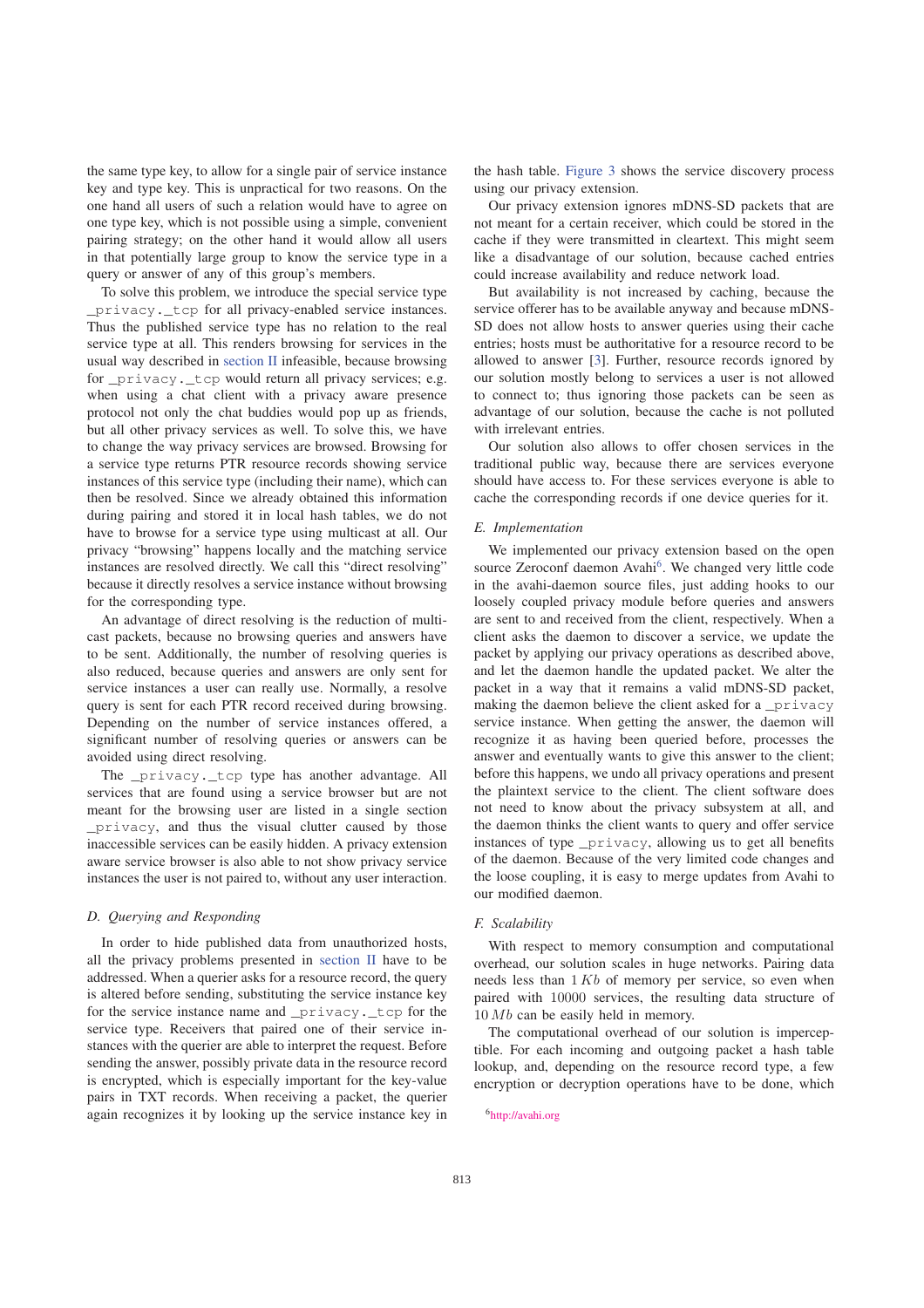which is estimated<sup>7</sup> to use less than  $100 \mu s$  on average even on older mobile devices. The overhead of our extension is virtually non-existent compared to the delays, between  $20\,ms$ and  $120 \, ms$ , that mDNS-SD is using for network efficiency and feasibility reasons [3].

The network scalability bottleneck is the use of multicast as means for transporting service data. Each packet sent will be received and processed by each member of the same multicast group, meaning that multicast causes a lot of network utilization on the downlink of all members, if the multicast group is large and if a lot of multicast packets are sent. With n members and one packet sent per time unit, each member receives  $n^2$  packets per time unit. To mitigate this problem and to make mDNS-SD scalable, we plan to reduce the number of multicasts sent.

# V. RESULTS

When using our privacy extension, all data that has to be multicast to discover and offer services is transmitted in a privacy preserving way. Resource records multicast when publishing a \_presence service instance on starting pidgin using our mDNS-SD privacy extension are shown in Figure 4. The service instance key is substituted for the service instance name, a shared random string is substituted for the hostname, key-value pairs are encrypted, and the port is XORed with cryptographic key material exchanged during pairing. All the key-value pairs in the TXT records are encrypted as one unit and then split to fit the maximum length. This is done to prevent information inferring based on the number and length of TXT record key value pairs. Figure 4(c) shows the encrypted TXT record. Figure 5(b) shows the output of avahi-browse  $\frac{8}{3}$  asking our modified daemon on a paired host for the service we published above. This shows that client software, in this case the command-line service browser avahi-browse , works with our privacy extension without being changed. When using avahi-browse to ask for the same service type on an unmodified daemon or a modified daemon of an unpaired host, the published service instance shown above will not be found. Browsing for the \_privacy service type yields the result shown in Figure 5(b).

#### VI. RELATED WORK

We are not aware of any publication regarding privacy extensions for mDNS-SD. Nevertheless, the problem of mDNS-SD publishing device names has been addressed [10], [4].

Aura et al. [10] investigate private information published on different network layers when connecting devices to a network. While they mainly look at other protocols, they also mention the privacy problem of device names published by mDNS-SD. As a solution, they propose network location awareness, that is, allowing service discovery only in trusted networks. We consider that too restrictive, and want to give users the

```
_privacy._tcp.local: type PTR,
  prvGK8cApytjxKRd._privacy._tcp.local
(a) PTR record hiding the service instance name.
The _privacy service type is substituted for the
_presence service type.
```

```
prvGK8cApytjxKRd._privacy._tcp.local: type SRV,
  port 8320, target prvq0XhpZA0zeYqa.local
```
(b) A privacy aware SRV record. The port is XORed with the key exchanged during pairing. A randomly generated string that was also agreed upon during pairing is substituted for the hostname.

```
prvGK8cApytjxKRd._privacy._tcp.local: type TXT,
Text: p01=hjl6ACDCtvEOWuU8cZ41wPrhbhGBcu/VAvbtzzBZO
  hJ5rkL3SGR2HMbciNuycVhtEEx3Blgl7mzqlvBGt0HWhW3o6u
```
PrKx0LJJQ4/gpZhnJ9nWndY1FTnf531Ai

```
Text: p02=kou/ddoOGrpkRnyfH5ahbnueP5g==
```
(c) TXT record showing encrypted key value pairs. The key value pairs were concatenated before encrypting and split afterwards to avoid inferring of the service based on typical key value pair quantities and lengths.

prvq0XhpZA0zeYqa.local: type A, addr 134.34.10.36 (d) A record with hidden hostname. A mapping of hostnames containing user's names to IP addresses is no longer available.

Fig. 4. Resource records multicast by our privacy extension when using a chat client that is based on the \_presence chat service. Critical data is substituted by identifiers randomly generated during pairing, or it is encrypted.

```
eth0 IPv4
daniel@Daniel's Notebook iChat Presence local
hostname = [Daniel's Notebook.local]
address = [134.34.10.36]
port = [5298]
txt = ["vc=!" "ver=2.10.6" "node=libpurple"
  "status=gaming" "port.p2pj=5298"
  "last=Kaiser" "1st=Daniel" "txtvers=1"]
```
(a) Output of avahi-browse -r \_presence.\_tcp on a paired host. The host gets all information about the \_presence service instance published by a chat application of a friend.

```
eth0 IPv4
prvGK8cApytjxKRd privacy local
hostname = [prvq0XhpZA0zeYqa.local]
address = [134.34.10.36]port = [8320]
txt = ["p01=hjl6ACDCtvEOWuU8cZ41wPrhbhGBcu
       /VAvbtzzBZOhJ5rkL3SGR2HMbciNuycVhtEEx3
       Blgl7mzqlvBGt0HWhW3o6uPrKx0LJJQ4/gpZhn
       J9nWndY1FTnf531Ai"
 "p02=kou/ddoOGrpkRnyfH5ahbnueP5g=="]
```
(b) Output of avahi-browse -r \_privacy.\_tcp on a unauthorized host showing encrypted or substituted data. If the unauthorized host would browse for \_presence.\_tcp it would not discover this service instance at all.

Fig. 5. Output of the command line service browser avahi-browse on a paired and unauthorized host, respectively. avahi-browse is used to show data received at the host.

<sup>7</sup>based on glib benchmarks and openssl speed aes-128-cbc

<sup>8</sup>We use avahi-browse do demonstrate data received at the host. Users do not have to bother using a service browser; an mDNS-SD capable application handles the service discovery transparently.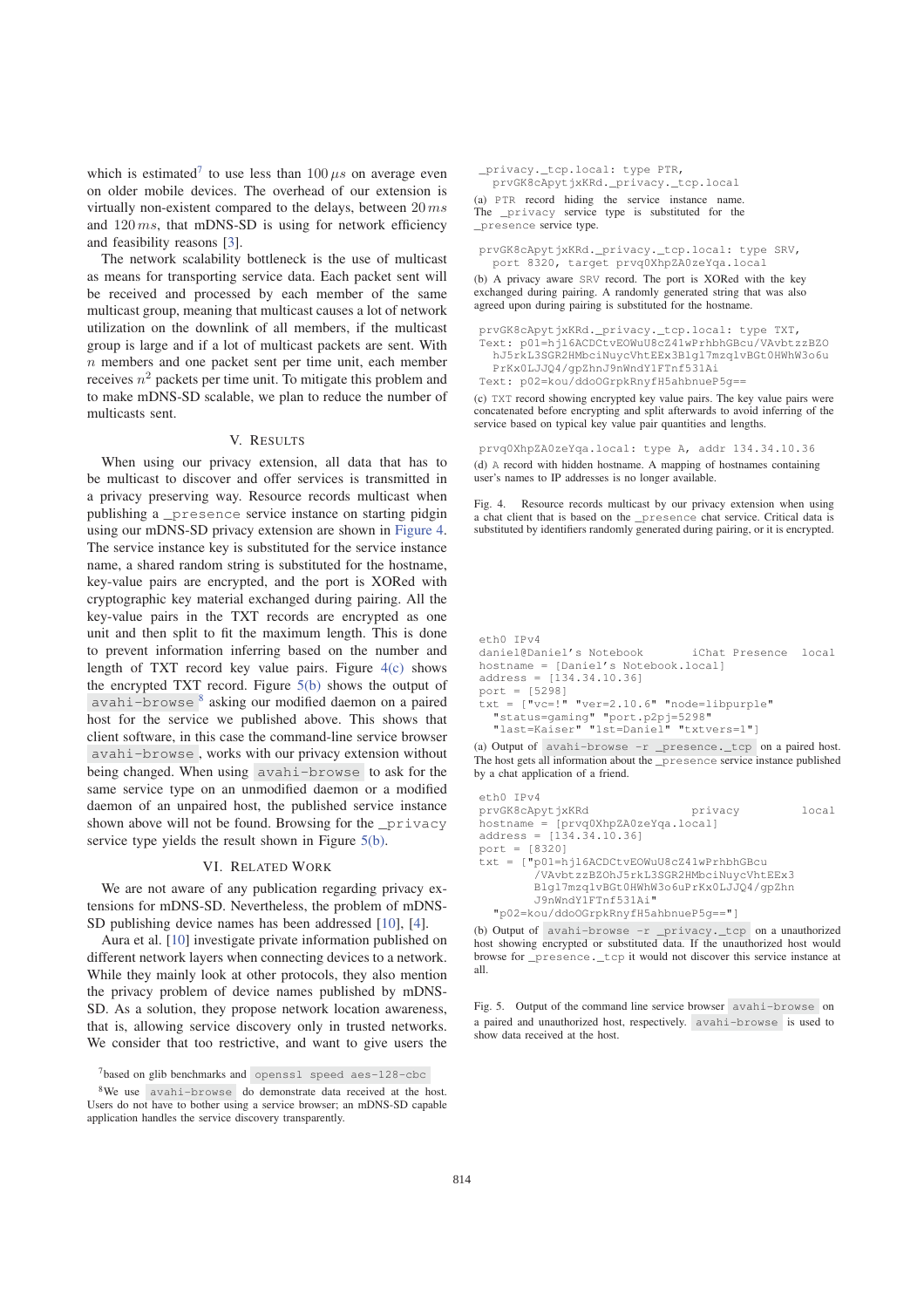possibility to request and offer services in a privacy preserving way even if the network cannot be trusted. Further we want to mitigate the configuration overhead of making assumptions about the trustworthiness of the network in use.

The public announcement of device names by mDNS-SD is discussed in more detail in [4]. The authors conducted studies showing that almost 60% of the published device names contain real user names and that 90% of the users consider this as privacy problem. As a solution they propose making users aware of the problem and changing hostnames, and also refer to network location awareness and identifier free networks[11]. The privacy problem of SRV and TXT records being published is not mentioned. We consider it important to hide all possibly private information, because it can be as easily seen by anyone as the hostname and might deserve more privacy protection (e.g. TXT records). Furthermore, users should not have to change hostnames.

Existing secure pairing methods for pairing with both a single device and groups of devices have been surveyed in [12]. Nguyen et at.[13] survey out-of-band authentication protocols that use manual transfers of short authentication strings; these protocols can be used for device pairing. Secure in-band pairing in 802.11 wireless networks is addressed in [7]. Sethi et al. [14] present a pairing method that is based on simultaneously drawing with two fingers (e.g. thumb and index finger) on the touchscreens of two devices that are about to be paired. We plan to incorporate some of these methods in our privacy extension.

Much research has been done in the area of privacy in wireless networks. Especially finding access points in WiFinetworks is related to our paper, because it also has to solve the task of finding entities in a network using broadcast, where everybody in the vicinity can listen to the messages. [15] presents a privacy preserving protocol for discovering WiFi access points. Since it is an extension to the 802.11 MAC protocol, it does not meet our requirement of not changing any deeper protocol layers.

Greenstein et al. [11] present an identifier free wireless OSI layer 2 protocol, which allows to find access points and communicate in the wireless network in privacy. Since it provides privacy on the link layer, it also solves the private service discovery problem. But to allow private service discovery, the whole network infrastructure has to be updated, while our solution allows private service discovery by just updating the local Zeroconf daemon. Nevertheless, an identifier free network fulfills more privacy requirements than those stated in section III. It allows to hide information about a certain device being online in a network, because there are no MAC addresses published; thus allowing users to be untrackable. While we consider it beneficial to be able to meet more privacy requirements, we also consider it important to give users the possibility to easily hide the cleartext information published, while being independent of the network infrastructure.

Generic protocols for privacy preserving service discovery [16] and presence sharing [17] have been proposed. Since they use a central entity [16] and depend on a trusted broker [17], respectively, we did not use them because we want to keep mDNS-SD decentralized and do not want to rely on trusted third parties.

There is much research in the area of service discovery in pervasive computing environments[18] and mobile ad hoc networks[19]. Zhu et al. present a model for privacy preserving service discovery [20], [21]. Since it is a generic model, we consider it unnecessarily complex for our application area. Nevertheless it is a sophisticated model and we want to incorporate ideas like the usage of bloom filters in our privacy extension in future work.

Mechanisms such as the IPv6 privacy extensions[22] and locally administered MAC addresses also aim to reduce the ability of others to trace the whereabouts of end systems. These methods work independently of our privacy extension, on OSI layers 3 and 2, respectively, and thus can be used at the same time.

Device fingerprinting [23], [24] can be used to track the devices, even if the protocol in use has no explicit identifiers. It is outside the scope of this paper to address tracing using information leaked by the physical layer [25] and tracing of the users by other 'metadata,' such as the number or rate of connections devices open, or where they connect to [26].

# VII. CONCLUSION AND FUTURE WORK

In this paper we pointed out privacy problems in mDNS-SD and presented a privacy extension which hides all private information contained in published resource records, while being efficient and transparent. Figure 4 presents resource records published by our solution, showing that none of the cleartext strings are published, unlike mDNS-SD without our extension (see Figure 2). It is efficient because incoming packets can be identified as being relevant in  $\mathcal{O}(1)$ , and thus reduce the efforts of even the efficient symmetric cryptographic operations we use. The major advantage of our extension to existing solutions (see section VI) is that none of the existing OSI layer protocols and none of the existing client software has to be altered. Only the Zeroconf daemon running on the users devices has to be modified, while afterwards still being able to exchange service information with unmodified daemons.

In the future, we plan to make pairing more lightweight while maintaining a high level of security. Our main goal is to limit pairing to once per pair of users who want to share service instances, instead of the current mode of once per pair of service instance and user. To achieve this, it is also necessary to securely synchronize pairing data between devices of the same user. We further plan to include user friendly pairing methods for two use cases: for users meeting each other, and for users who cannot easily meet.

Since mDNS-SD has shown to cause significant load in huge networks[27], we also want to further reduce the number of multicast packets sent. Furthermore, we hope to improve the privacy protecting abilities such that the possibilities of inferring information is reduced, while still remaining compatible with standard mDNS-SD.